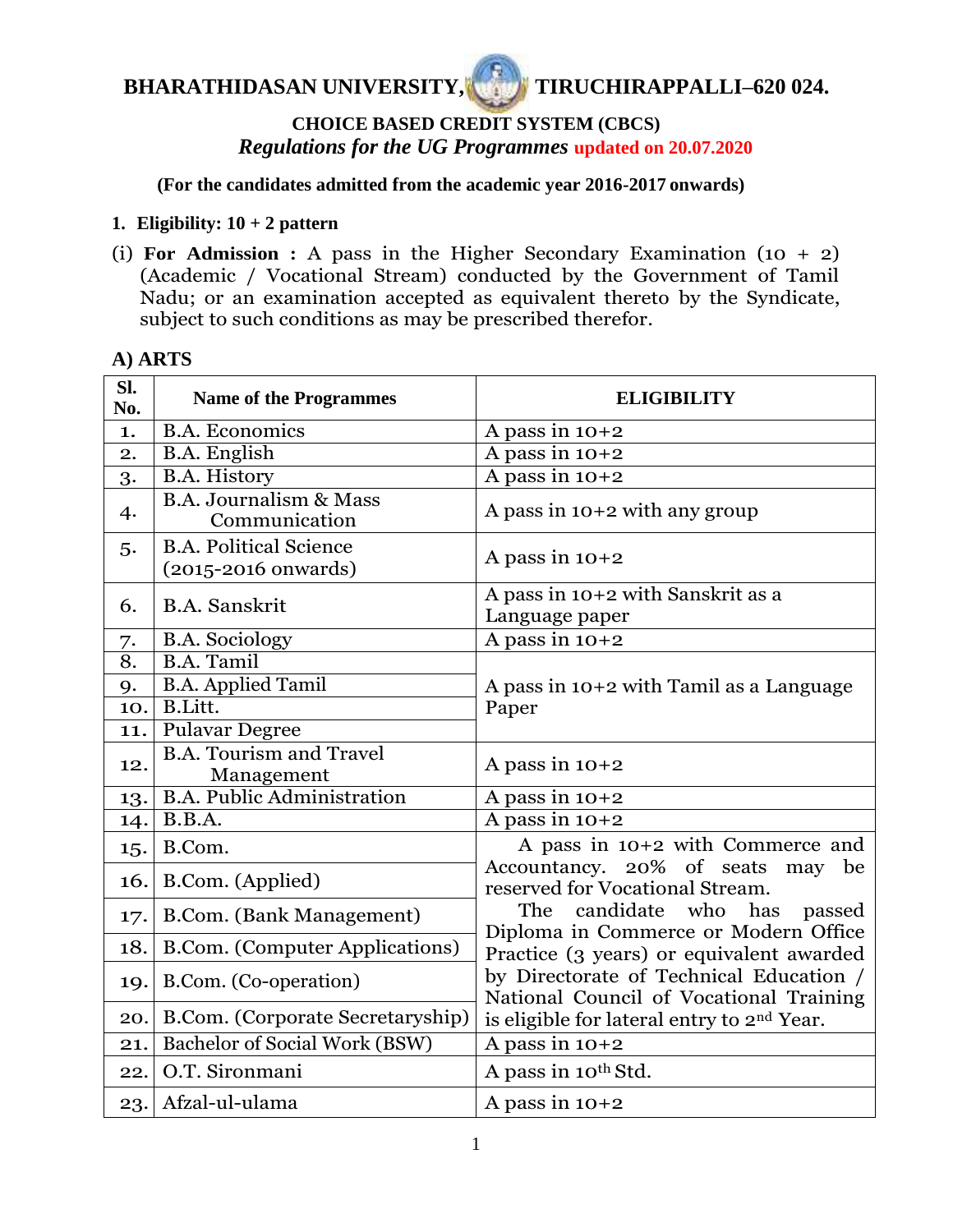# **B. SCIENCE**

| SI. | <b>Name of the Programmes</b>                            | <b>ELIGIBILITY</b>                                                                                                                                      |
|-----|----------------------------------------------------------|---------------------------------------------------------------------------------------------------------------------------------------------------------|
| No. |                                                          |                                                                                                                                                         |
| 1.  | B.C.A.                                                   |                                                                                                                                                         |
| 2.  | <b>B.Sc. Computer Science</b>                            | A Pass in $10+2$ with Mathematics as one of the core                                                                                                    |
| 3.  | <b>B.Sc. Information Technology</b>                      | subject                                                                                                                                                 |
| 4.  | <b>B.Sc. Software Development</b>                        |                                                                                                                                                         |
| 5.  | B.Sc. Apparel & Fashion                                  | 1. Candidates those who completed their Higher                                                                                                          |
|     | Technology                                               | Secondary $(+2)$                                                                                                                                        |
| 6.  | B.Sc. Fashion Technology and<br><b>Costume Designing</b> | 2. Any course in $+2$ (But they must have English<br>paper also)                                                                                        |
| 7.  | <b>B.Sc. Textile Science</b>                             |                                                                                                                                                         |
| 8.  | <b>B.Sc. Biochemistry</b>                                | A Pass in 10+2 with Chemistry & Biology                                                                                                                 |
| 9.  | <b>B.Sc. Biotechnology</b>                               | A Pass in 10+2 with Mathematics, Physics, Chemistry<br>and Biology or Physics, Chemistry, Botany and Zoology<br>or Biology as one of the core subjects. |
| 10. | B.Sc. Botany                                             | A Pass in 10+2 Biology with Chemistry                                                                                                                   |
| 11. | <b>B.Sc. Chemistry</b>                                   | A Pass in $10+2$ with Chemistry as one of the core<br>subjects                                                                                          |
| 12. | <b>B.Sc. Electronics</b>                                 | A Pass in 10+2 with Physics and Maths / Electronics in<br><b>Vocational Stream</b>                                                                      |
| 13. | <b>B.Sc. Geography</b>                                   | A Pass in $10+2$                                                                                                                                        |
| 14. | B.Sc. Geology                                            | A Pass in 10+2 with Physics, Chemistry, Biology<br><b>Computer Science</b><br><b>Optional: Mathematics</b>                                              |
| 15. | <b>B.Sc. Home Science</b>                                | A pass in $10 + 2$ with Biology as one of the<br>subject / Nursing Group / Vocational Agriculture /<br><b>Vocational Home Science</b>                   |
| 16. | <b>B.Sc. Hospital Administration</b>                     | A Pass in 10+2 Science group                                                                                                                            |
| 17. | B.Sc. Hotel Management &                                 | A Pass in $10+2$                                                                                                                                        |
|     | <b>Catering Science</b>                                  |                                                                                                                                                         |
| 18. | <b>B.Sc. Mathematics</b>                                 | A Pass in 10+2 with Mathematics as one<br>of the core subject                                                                                           |
| 19. | <b>B.Sc. Microbiology</b>                                | A Pass in 10+2 with Biology as one of the<br>core subject                                                                                               |
| 20. | <b>B.Sc. Nutrition &amp; Dietetics</b>                   | A Pass in 10+2 with Biology and Chemistry<br>/ Nursing / Nutrition in Vocational stream                                                                 |
| 21. | <b>B.Sc. Physics</b>                                     | A Pass in 10+2 with Physics and Mathematics                                                                                                             |
| 22. | <b>B.Sc. Psychology</b>                                  | A Pass in $10+2$                                                                                                                                        |
| 23. | <b>B.Sc. Visual Communication</b>                        | A Pass in $10+2$                                                                                                                                        |
| 24. | <b>B.Sc. Zoology</b>                                     | A Pass in 10+2 with Mathematics, Physics, Chemistry<br>and Biology or Physics, Chemistry, Botany and Zoology<br>or Biology as one of the core subjects. |
| 25. | BLIS (One year Course)                                   | A Pass in any Degree                                                                                                                                    |
| 26. | <b>B.Sc. Interior Design</b>                             | A Pass in $10+2$<br>candidate<br>who<br>The<br>has<br>passed<br>Diploma<br>$\ln$<br>Civil/Architecture (3 years) is eligible for lateral entry to       |
|     |                                                          | Direct 2 <sup>nd</sup> Year.                                                                                                                            |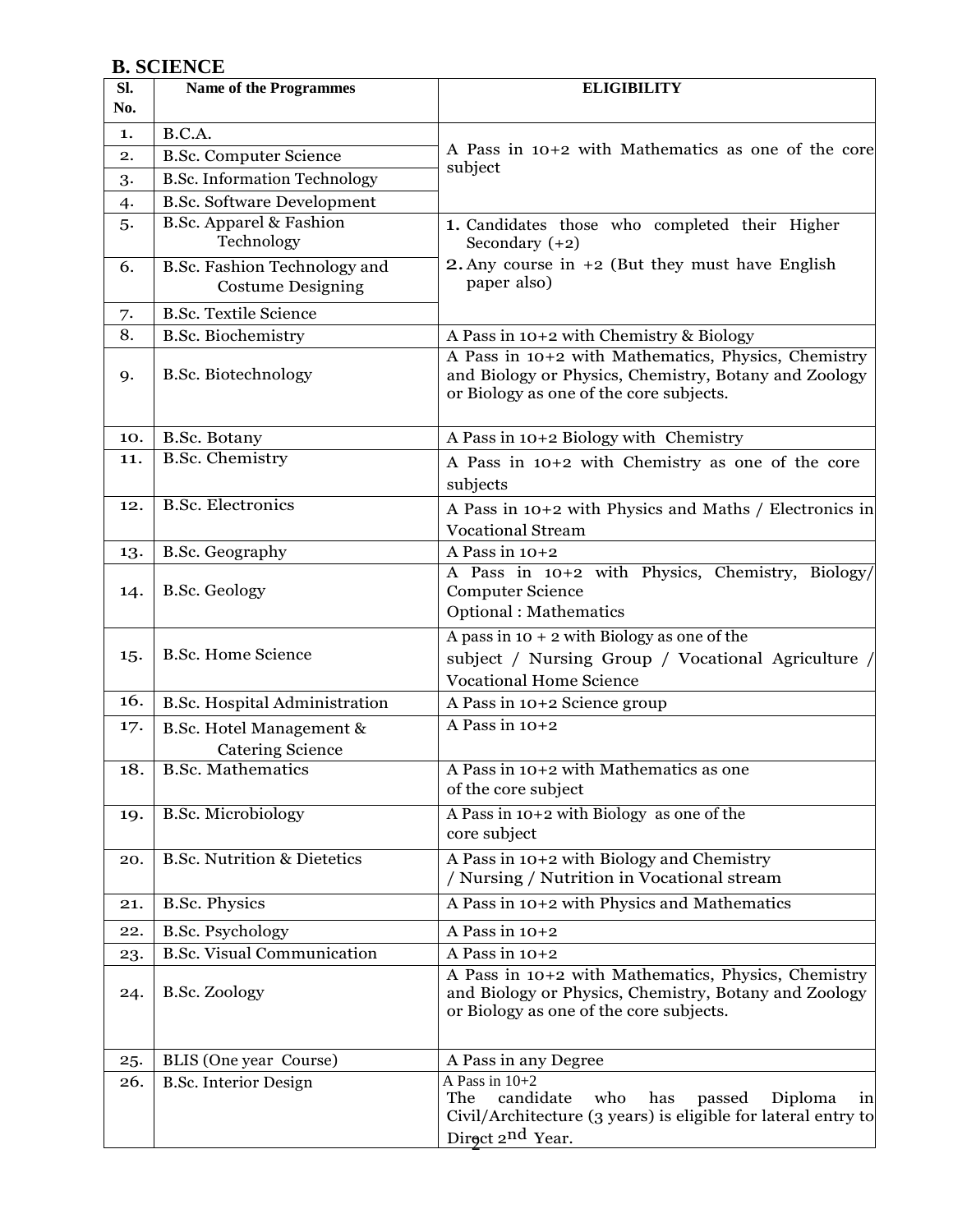**ii) For the Degree :** The candidates shall have subsequently undergone the prescribed course of study in a college affiliated to this University for a period of not less than three academic years (six semesters), passed the examinations prescribed and fulfilled such conditions as have been prescribed thereof.

#### **2. Duration**

The Programme is for a period of three years. Each academic year shall comprise two Semesters viz. Odd and Even semesters. Odd Semester shall be from June / July to October / November and Even Semester shall be from November / December to April / May. There shall be not less than 90 working days which shall comprise 450 teaching clock hours for each Semester (Exclusive of the days for the conduct of University End-Semester Examinations).

#### **3. The CBCS System**

All Programmes (named after the Core subjects) mentioned earlier shall be conducted through Choice Based Credit System (CBCS). It is an instructional package developed to suit the needs of students to keep pace with the developments in higher education and the quality assurance expected of it in the light of liberalization and globalization in higher education.

#### **4. Courses in Programmes**

The UG Programme consists of a number of Courses. The term "course" is applied to indicate a logical part of the subject matter of the programme and is invariably equivalent to the subject matter of a "paper" in the conventional sense. The following are the various categories of Courses suggested for the UG programmes :

Language Courses (LC) (any one of the languages from Tamil, Hindi, Sanskrit, French, Arabic, Urdu, etc), English Language Courses (ELC), Core Courses (CC), Core Practical (CP), Allied Courses (AC), Allied Practical (AP), Elective Courses (EC). Major Based Elective (MBE), Skill Based Elective (SBE) and Non-Major Elective (NME).

The Language Courses and English Language Courses are Four each in number and the LC and the ELC are meant to develop the students' communicative skill at the UG level. Core Courses are the basic courses which are compulsorily required for each of the Programme of study. These will be related to the subject of the Programme in which the candidate gets his/her degree. The total number of Core Courses shall be 9 to 15. Allied Courses cover two disciplines that are generally related to the main subject of the programme. There shall be Two Allied Courses (Allied I – 3 Papers & Allied II – 3 papers) for Arts (only theory) and for Science (i.e. 4 Theory  $+$  2 Practicals) for first IV semesters.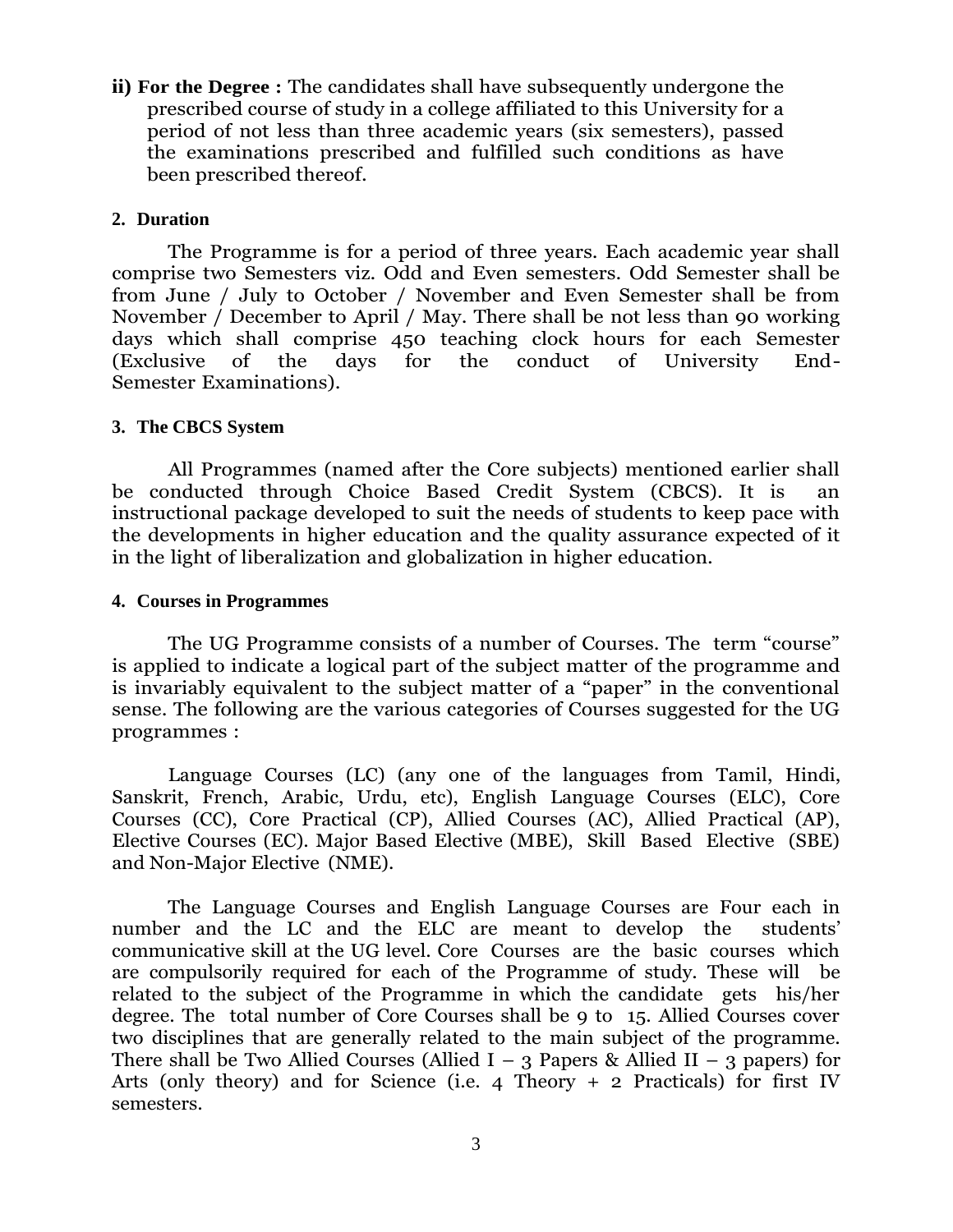The Major Based Elective Courses (MBE) are 3 in number for each U.G. degree and they are open to all students irrespective of Science, Arts or Commerce and Management Programmes. A student shall choose atleast two Non-major Elective Courses (NME) **from outside** his/her Department. Skill Based Elective Courses (SBE) are also open to a student to choose from outside his/her Department (from the list given by the University). The student can choose any one from the list and write 3 papers under the same title)**.**

#### **Selection of students to the Elective Course (EC)**

- a. The Department Committee shall follow a selection procedure on a first-come-first-served basis, fixing the maximum number of students, giving counselling to the students etc. to avoid overcrowding to particular course(s) at the expense of some other courses.
- b. The Colleges shall provide all information relating to the ECs in each programme to all the students so as to enable them to choose their ECs.
- Part IV Value Education is offered in the 1<sup>st</sup> Semester in all U.G. Courses (2 hours - 2 credits).
- Part IV Environmental Studies course is offered in the 2<sup>nd</sup> semester in all UG Programmes as per the recommendation of the UGC ( $2$  hours  $-2$  credits).
- Part IV Soft Skills Development is offered in the 5<sup>th</sup> Semester in all U.G. Programmes. (2 hours – 2 credits).
- Part V Extension and Extra-Curricular Activities should be carried out apart from the regular class hours (1 credit).
- Part V Gender Studies is offered in the 6<sup>th</sup> Semester in all U.G. Programmes (1 hour  $-1$  credit).

#### **5. Semesters**

An academic year is divided into two Semesters**.** In each Semester, Courses are offered in 15 teaching weeks with 30 hours per week and the remaining weeks are to be utilized for conduct of examinations and evaluation purposes.

#### **6. Credits**

The term "Credit" refers to the weightage given to a Course, usually in relation to the instructional hours assigned to it. For instance, a six hour Course per week is assigned four to six credits, four/five hour course per week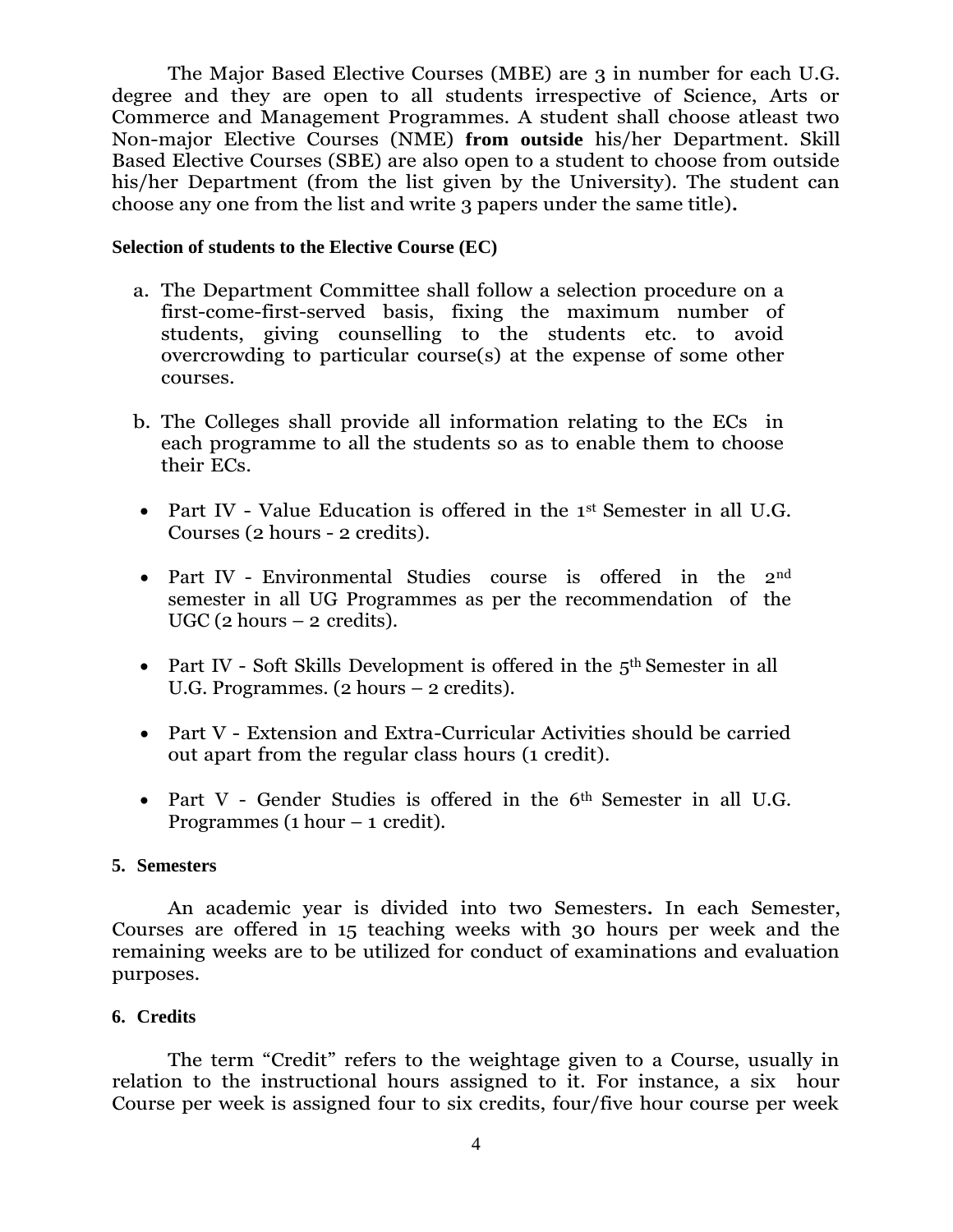is assigned three to five credits and two hour Course per week is given two credits. However, in no instance the credits of a Course can be greater than the hours allotted to it.

The total minimum credits, required for completing a UG Programme is 140. The details of credits for individual components and individual Courses are given in Table 1.

### **7. Course**

Each Course is designed with lectures/tutorials/laboratory or field work/seminar/ practical training/Assignments/Term paper or Report writing etc., to meet effective teaching and learning requirements.

### **8. Examinations**

- i. There shall be examinations at the end of each semester, for odd semesters in October/November; for even semesters in April/May. A candidate who does not pass the examination in any course(s) shall be permitted to appear in such failed course(s) in the subsequent examinations to be held in October/November or April/May.
- ii. A candidate should get registered for the first semester examination. If registration is not possible owing to shortage of attendance beyond condonation limit/ regulations prescribed OR belated joining OR on medical grounds, the candidate is permitted to move to the next semester. Such candidate shall re-do the missed semester after completion of the Programme.
- iii. The results of all the examinations will be published through the college where the student underwent the Course as well as through the University Website. In the case of private candidates, the results, will be published through the Centres in which they appeared for the examinations as well as through University Website.
- **8 (a)** Candidates studying Sanskrit under LCs and Programme in Sanskrit (CCs, ACs and ECs) are permitted to write the Examinations in Sanskrit Or English Or Tamil. While answering in Sanskrit "Devanagari Script" alone be used.

### **9. Condonation**

Students must have 75% of attendance in each semester to appear for the examination. Students who have attendance between 65% and 74% shall apply for condonation in the prescribed form with the prescribed fee. Students who have attendance between 50% and 64% shall apply for condonation in prescribed form with the prescribed fee along with the Medical Certificate.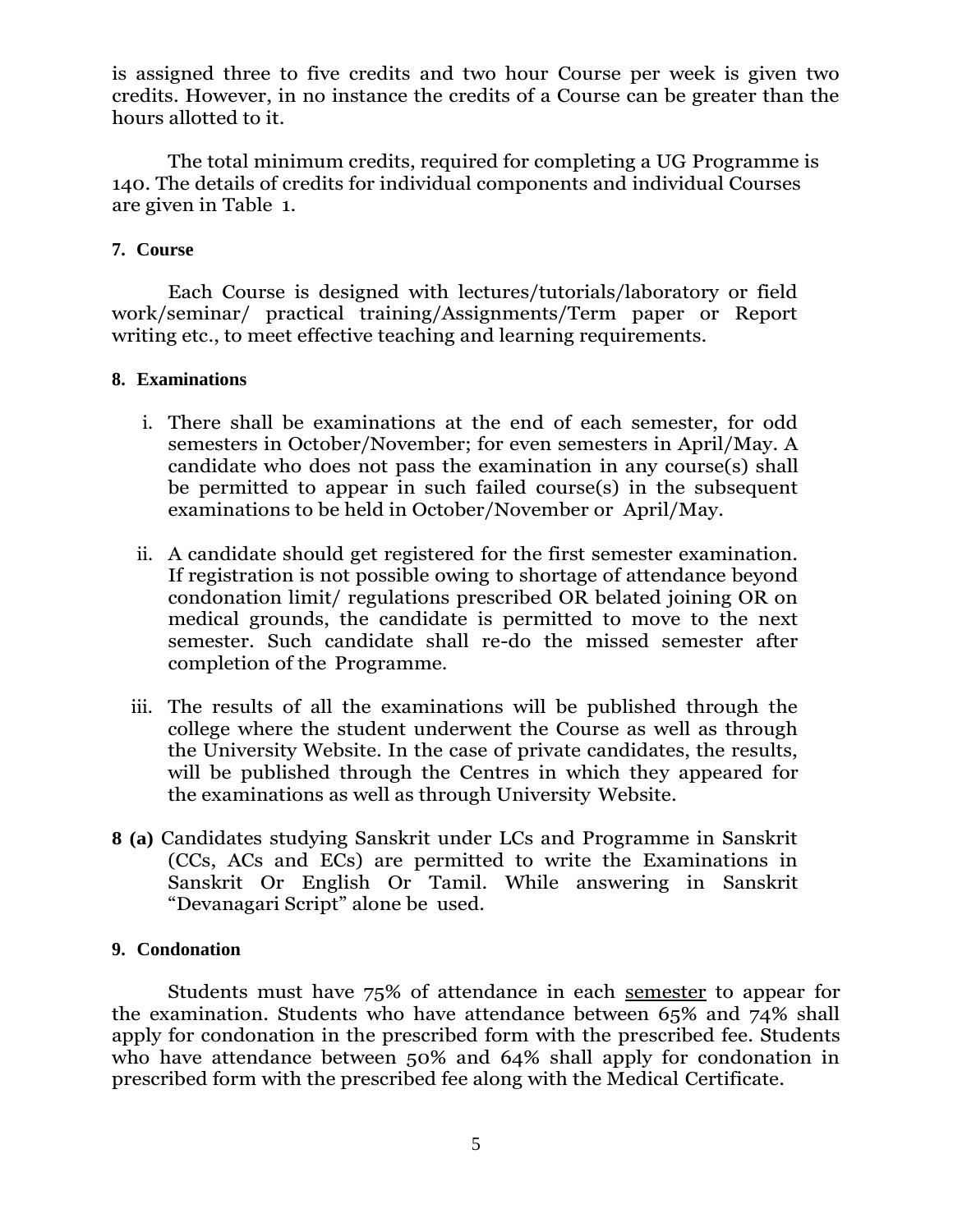Students who have attendance below 50% are not eligible to appear for the examination. They shall re-do the semester(s) after completion of the Programme.

### **10. Question Paper Pattern**

Section A : 10 Questions  $x$  2 Marks = 20 Marks (Two questions from each unit)

Section B :  $5$  Questions x  $5$  Marks = 25 Marks (Internal Choice and one set of questions from each unit)

Section C : 3 Questions x 10 Marks = 30 Marks (Answer any three out of 5 questions and one question from each unit)

### **11. Evaluation**

The performance of a student in each Course is evaluated in terms of percentage of marks with a provision for conversion to grade points. Evaluation for each Course shall be done by a continuous internal assessment (CIA) by the Course teacher concerned as well as by an end semester examination and will be consolidated at the end of the semester. The components for continuous internal assessment are:

| <b>Theory</b>                                                        |                                                      | <b>Practical</b>                                                              |                                      |
|----------------------------------------------------------------------|------------------------------------------------------|-------------------------------------------------------------------------------|--------------------------------------|
| Best 2 tests out of 3<br>Group Activity/Quiz<br>Assignments<br>Total | $-15$ Marks<br>- 5 Marks<br>- 5 Marks<br>$-25$ Marks | Continuous performance - 20 Marks<br><b>Model Practical</b><br>Record<br>Viva | - 10 Marks<br>- 5 Marks<br>- 5 Marks |
|                                                                      |                                                      | Total                                                                         | - 40 Marks                           |

------------------------

Attendance need not be taken as a component for continuous assessment, although the students should secure a minimum of 75% attendance in each semester. In addition to continuous evaluation component, the end semester examination, which will be a written-type examination of at least 3 hours duration, would also form an integral component of the evaluation. The ratio of marks allotted to continuous internal assessment and to end semester examination is 25:75. The evaluation of laboratory component, wherever applicable, will also be based on continuous internal assessment and on an end-semester practical examination with 40:60 ratio.

#### **12. Passing Minimum**

| <b>Passing Minimum</b> |                                             |                                        |  |
|------------------------|---------------------------------------------|----------------------------------------|--|
|                        | <b>Continuous Internal Assessment (CIA)</b> | <b>University Examination (UE)</b>     |  |
| Theory                 | 40% out of 25 marks<br>(i.e. 10 marks)      | 40% out of 75 marks<br>(i.e. 30 marks) |  |
| Practical              | 40% out of 40 marks (i.e. 16<br>marks)      | 40% out of 60 marks<br>(i.e. 24 marks) |  |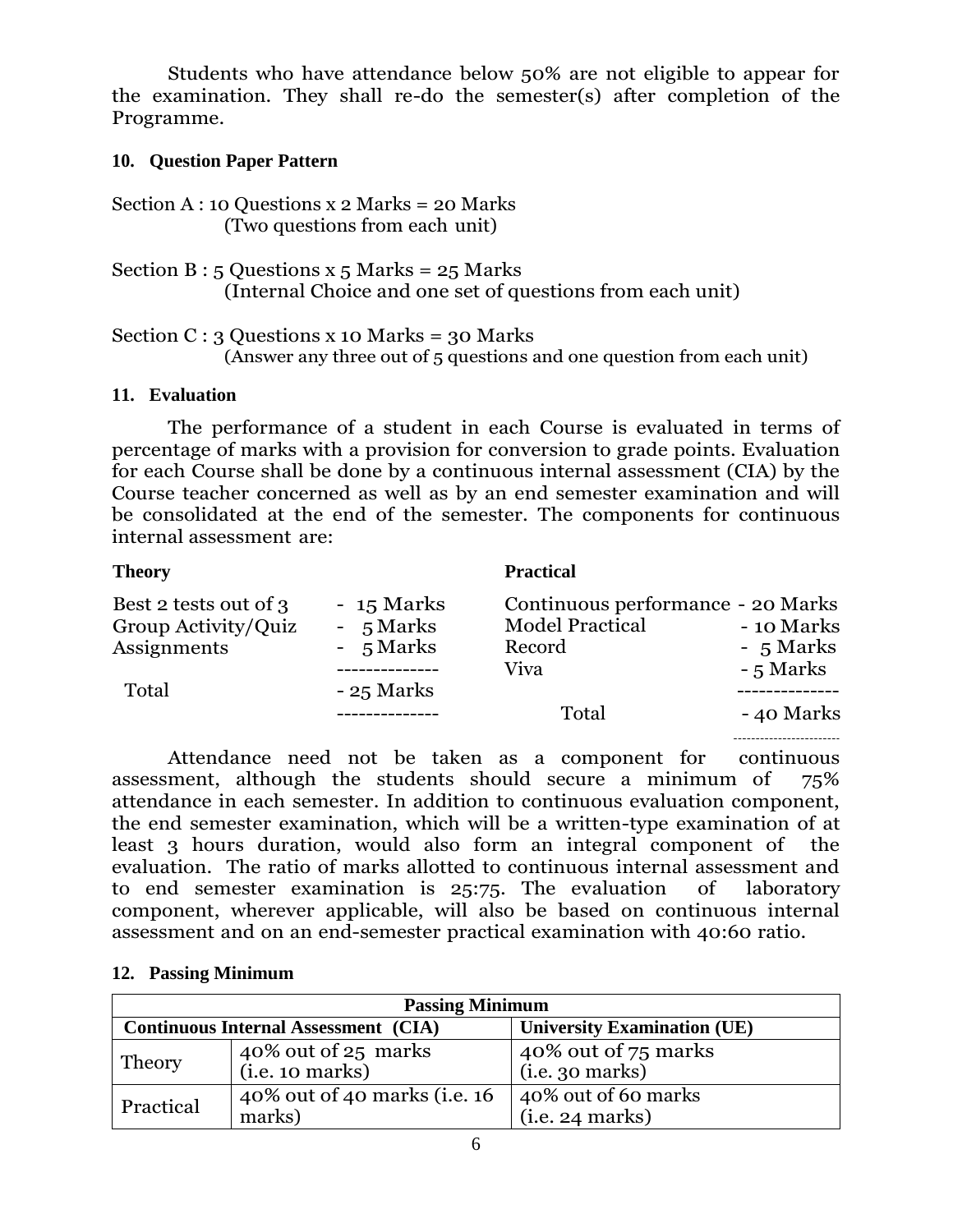**Failed candidates** in the Internal Assessment are permitted to appear for their Internal Assessment in the subsequent semesters (2 chances will be given) by writing Tests and Assignments.

### **13. Conferment of the Bachelor's Degree**

A candidate shall be eligible for the conferment of the Degree of Bachelor of Arts/ Science/Commerce/Management/Literature only if he/she has earned the minimum required credits for the programme prescribed thereof (i.e. 140 credits).

### **14. Ranking : University Rank Examination**

- 1. The University Rank Examination shall be conducted for the toppers (First Rankers) of all the colleges (having passed their examinations in the first appearance within the prescribed duration of the programme) including autonomous / non-autonomous streams and they are required to write two examinations. Absence from an examination shall not be taken as an attempt.
- 2. The question papers of the examinations comprise objective type questions covering the core courses in each of the Programmes generally followed by both autonomous / non-autonomous streams.
- 3. The top scorers in this University Rank Examination would be declared as University Rank Holders, irrespective of their grades in their respective University end semester examinations.
- 4. Rank Certificate will be issued for a Programme as follows
	- a) Only THREE Ranks if the students strength is below 20
	- b) Only FIVE Ranks if the students strength is above 20 but below 50.
	- c) Only TEN Ranks where the students strength exceeds 50 but is less than 100
	- d) Only 20 Ranks if the students strength is 100 and above
	- e) The students strength of the course concerned will be indicated in the Rank Certificates.

### **15. Self-Financing Stream**

The above Regulations shall be applicable for the candidates undergoing the Programmes in Self-Financing Stream also.

### **16. Grievance Redressal Committee**

The College shall form a Grievance Redressal Committee for each Programme in each Department with the Course Teacher and the HOD as the members. This Committee shall solve all grievances relating to the CIA of the students.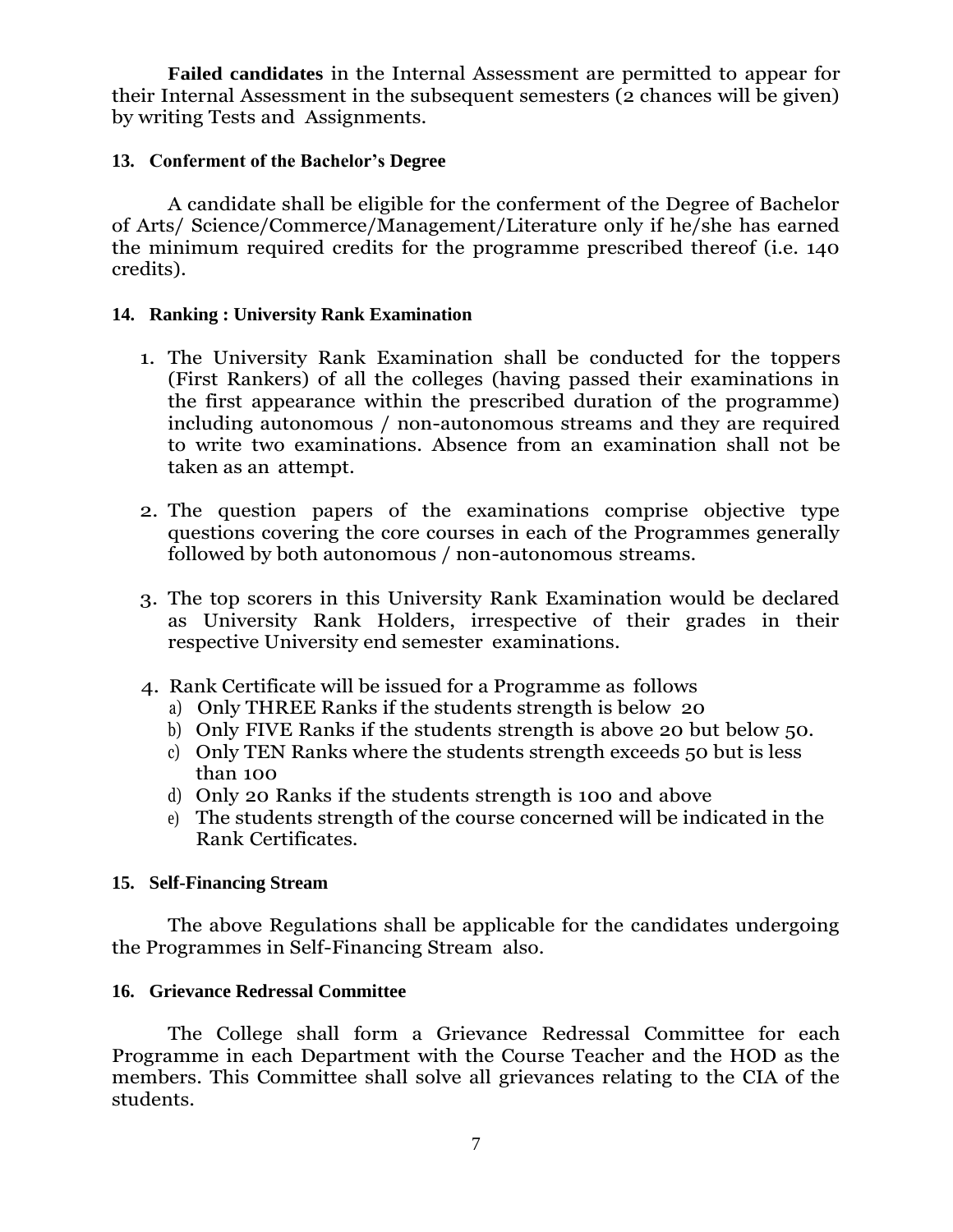#### **17. Transfer of Credits**

Students are permitted to transfer their Course credits, wherever applicable, from Centre for Distance Education (CDE) of Bharathidasan University to Regular Stream and vice-versa.

#### **18. Revision of Regulations and Curriculum**

The University may from time to time revise, amend and change the Regulations and the Curriculum, if found necessary.

### **19. Grading System**

#### **1. Grading**

The total marks will be calculated by adding both CIA and end-semester examinations for each of the courses. The total marks thus obtained will then be graded as per details provided in Table 1.

From the second semester onwards the total performance within a semester and the continuous performance starting from the first semester are indicated by **Semester Grade Point Average (GPA)** and **Cumulative Grade Point Average (CGPA),** respectively**.** These two are calculated by the following formulae:

$$
GPA = \sum_{\substack{i=1 \ \sum_{C_i} C_i \\ i=1}}^{n} WAM \text{ (Weighted Average Marks)} = \frac{\sum_{i=1}^{n} C_i M_i}{\sum_{i=1}^{n} C_i}
$$

where  $'C_i$  is the Credit earned for the Course i;  $'G_i$  is the Grade Point obtained by the student for the Course i. "M" is the Marks obtained for the course i and "n" is the number of Courses **passed** in that semester.

**CGPA** = Average GPA of all the Courses starting from the first semester to the current semester.

**Note : The GPA and the CGPA shall be calculated separately for the following three parts :**

**Part I : LCs ; Part II : ELCs ; and Part III : CCs, ACs, and ECs.**